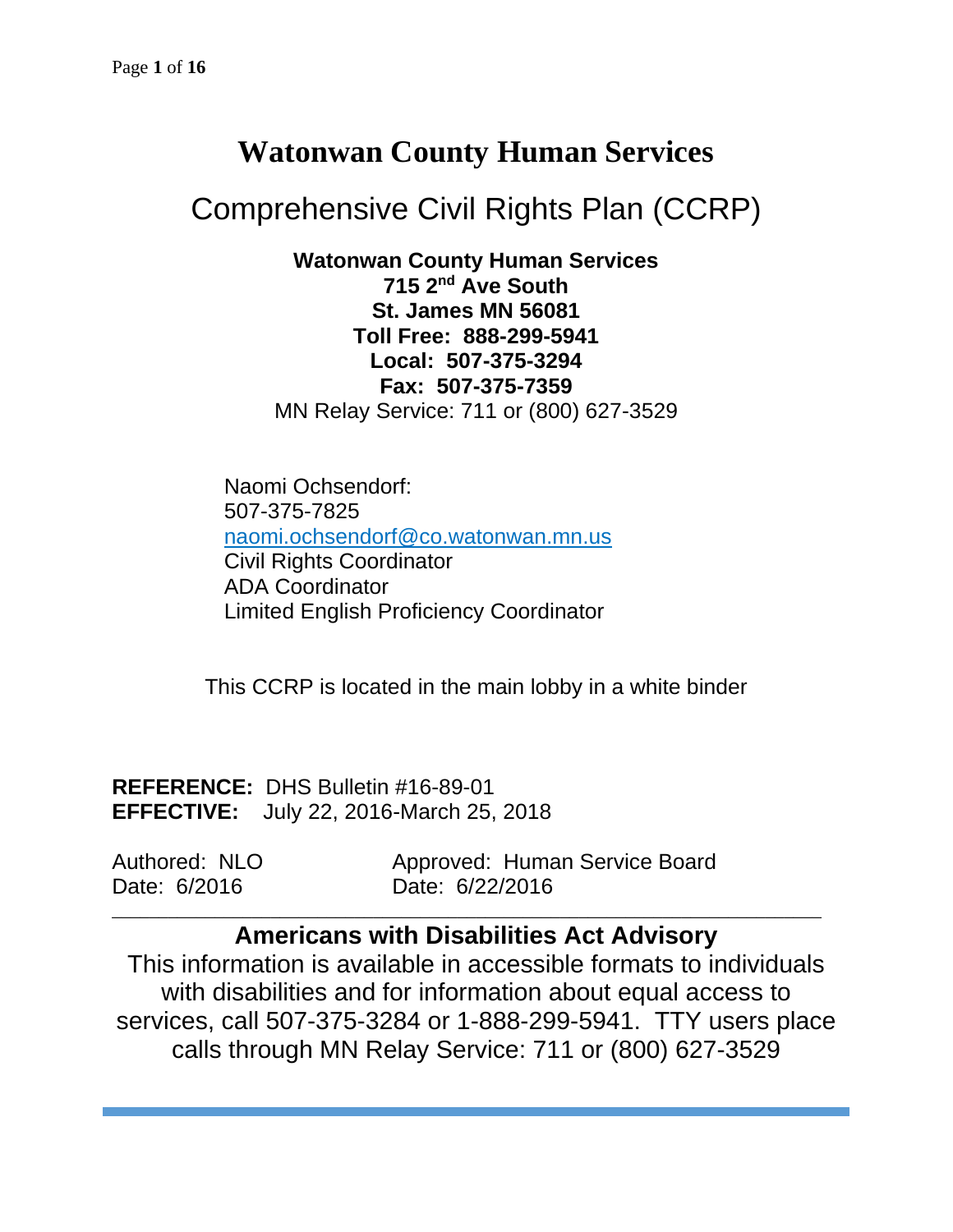Page **2** of **16**

## **TABLE OF CONTENTS**

- 1. Purpose
- 2. Legal Authorities
- 3. Civil Rights Contact
- 4. Equal Opportunity Policy and Procedure
- 5. Complaint Resolution Procedure
- 6. Disability Compliance
- 7. Limited English Proficiency Plan
- 8. Annual Civil Rights Training for the Supplemental Nutrition Assistance Program
- 9. Civil Rights Assurance of Compliance
- 10.CCRP Administration
- 11.Appendix

Attachment A– Disability Brochure; DHS-4133-ENG Attachment B – 2016 Civil Rights Assurance of Compliance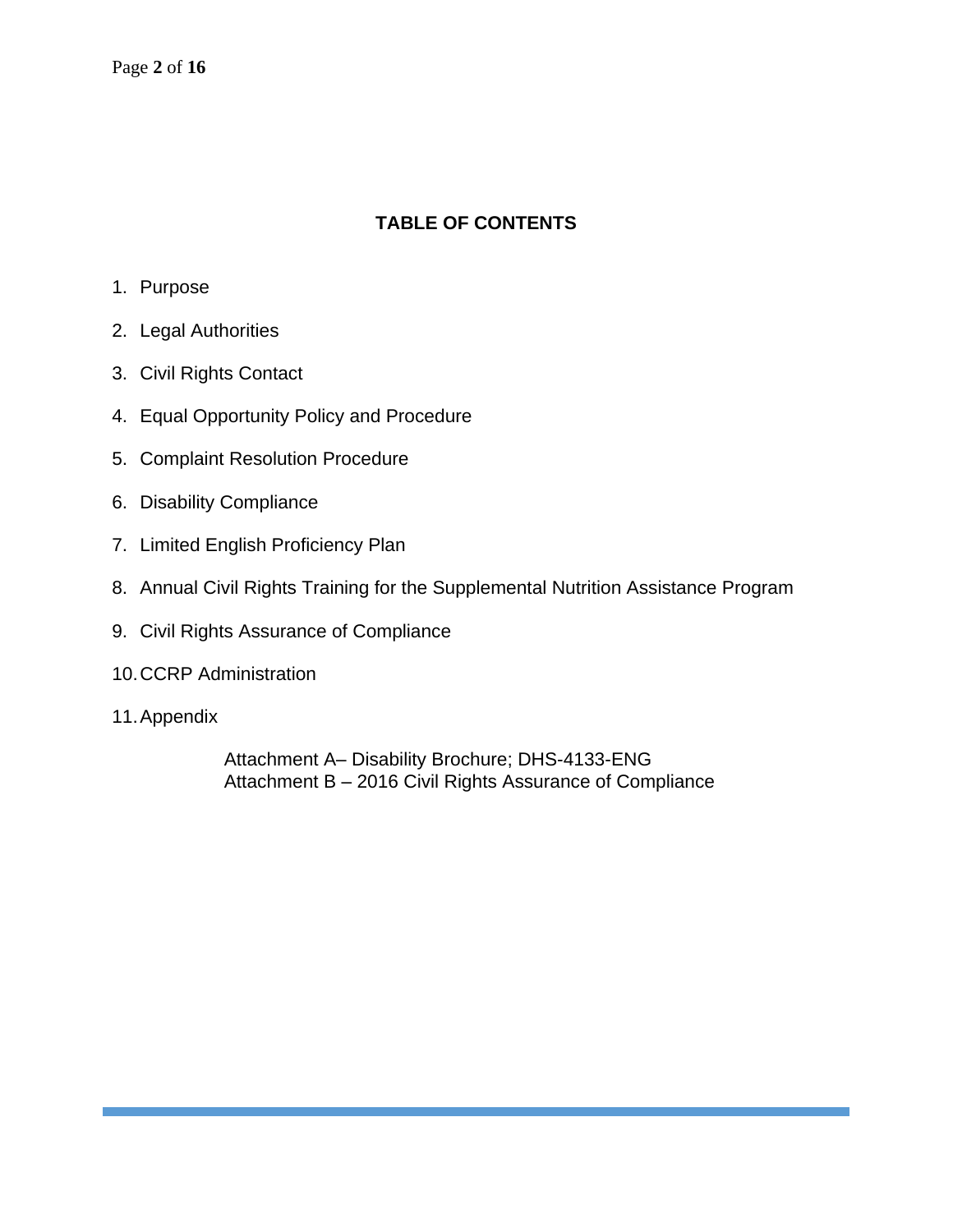## **1. Purpose**

The purpose of the Comprehensive Civil Rights Compliance Plan is to ensure state wide compliance in the delivery of human services benefits.

Every state agency receiving federal financial assistance for any program is responsible for ensuring that the services, financial aid, and benefits it provides are provide without discrimination. This prohibition against discrimination is mandatory under US Department of Health and Human Services (HHS) and US Department of Agriculture (USDA) regulations. As the primary recipient of HHS and USDA funds for human services programs in MN, the Department of Human Services (DHS) is responsible for ensuring the civil rights compliance of its own employees, its sub-recipients' employees and its providers, contractors and vendors carrying out its many federal and state programs

As a recipient of federal financial assistance, Watonwan County Human Services is responsible for providing core services to assist and support Minnesota's most vulnerable individuals and families so they can meet their basic needs and be treated with respect and dignity. Watonwan County Human Services has a CCRP to ensure that all eligible individuals receive equal access to program services and information. Its programs are operated in a nondiscriminatory way, without regard to race, color, national origin, age, disability, sex, sexual orientation, religion, political beliefs, creed and public assistance status. In medical programs, *sex* includes sex stereotypes and gender identity under any health program or activity receiving federal funds. This CCRP also serves as a source of information for county agency staff and the general public. It sets out Watonwan County Human Services civil rights administrative policies and procedures, identifying key contacts within the agency and linking the reader to applicable state and federal civil rights laws and resources.

## **2. Legal Authorities**

## **Federal**

- 1. Title VI of the Civil Rights Act of 1964 (race, color, national origin)
- 2. Section 504 of the Rehabilitation Act of 1973 (disability)
- 3. Section 508 of the Rehabilitation Act of 1973 (disability)
- 4. Title II of the Americans with Disabilities Act of 1990; State and local government services (disability)
- 5. Age Discrimination Act of 1975 (age)
- 6. Community Service Assurance Provisions of the Hill-Burton Act (health facilities receiving Hill-Burton Funds)
- 7. Section 1557 of the Patient Protection and Affordable Care Act (added sex discrimination in health care programs)
- 8. Nondiscrimination Provisions of the Omnibus Budget Reconciliation Act of 1981 (Federal Block Grants):
	- Community Services Block Grant (race, color, national origin, sex) **Remaining block grants** (race, color, national origin, age,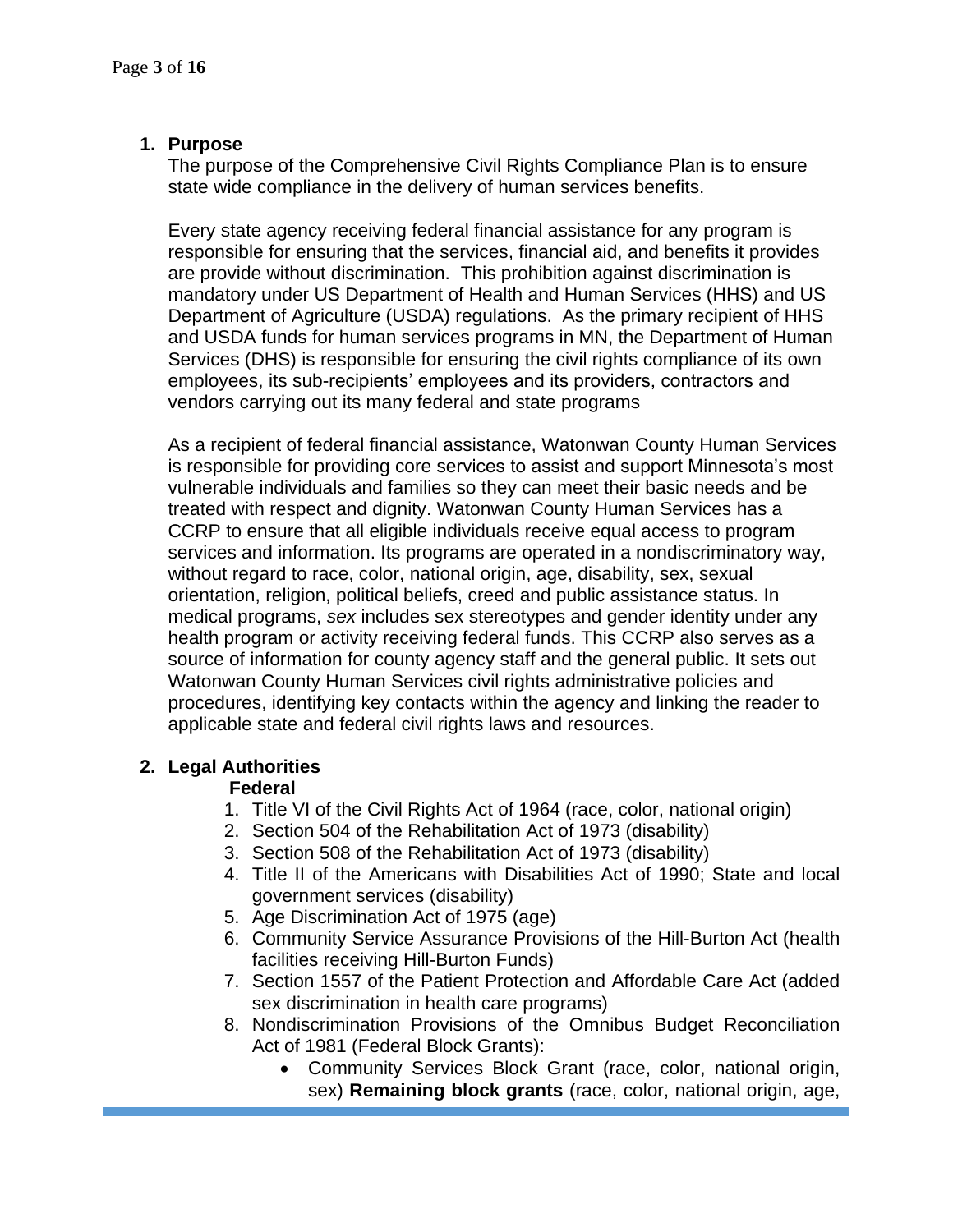disability, sex, religion)

- Social Services Block Grant
- Maternal and Child Health Services Block Grant
- Projects for Assistance in Transition from Homelessness Block **Grant**
- Preventive Health and Health Services Block Grant
- Community Mental Health Services Block Grant
- Substance Abuse Prevention and Treatment Block Grant
- 9. Title IX of the Education Amendments of 1972 (sex)
- 10.Family Violence Prevention and Services Act (race, color, national origin, age, disability, sex, religion)
- 11.Food Stamp Act of 1977
- 12.Nondiscrimination Compliance Requirements in the Food Stamp Program, Food and Nutrition Service, U.S. Department of Agriculture
- 13.Bilingual Requirements in the Food Stamp Program, Food and Nutrition Service, U.S. Department of Agriculture
- 14.FNS Instruction 113-1, Civil Rights Compliance and Enforcement Nutrition Programs and Activities, Food and Nutrition Service, U.S. Department of Agriculture (2005)
- 15.Equal Opportunity for Religious Organizations Regulation

### **State**

Minnesota Human Rights Act, Chapter 363A

## **3. Civil Rights Contact**

Watonwan County Human Services designates Naomi Ochsendorf to serve as the agency's Civil Rights Contact, agency point person on civil rights matters.

Naomi Ochsendorf 507-375-3294 (main) 888-299-5941 (toll free) 507-375-7359 (fax) MN Relay Service: 711 or (800) 627-3529 [naomi.ochsendorf@co.watonwan.mn.us](mailto:naomi.ochsendorf@co.watonwan.mn.us)

## **4. Equal Opportunity Policy and Procedure Watonwan County Human Services Equal Opportunity Policy and Procedure**

It is the policy of Watonwan County Human Services to make sure that program benefits and services are available to everyone and provided to all eligible individuals without discrimination, in compliance with civil rights laws.

Watonwan County Human Services employees, services, programs, benefits and policies will not discriminate against applicants, clients or members of the public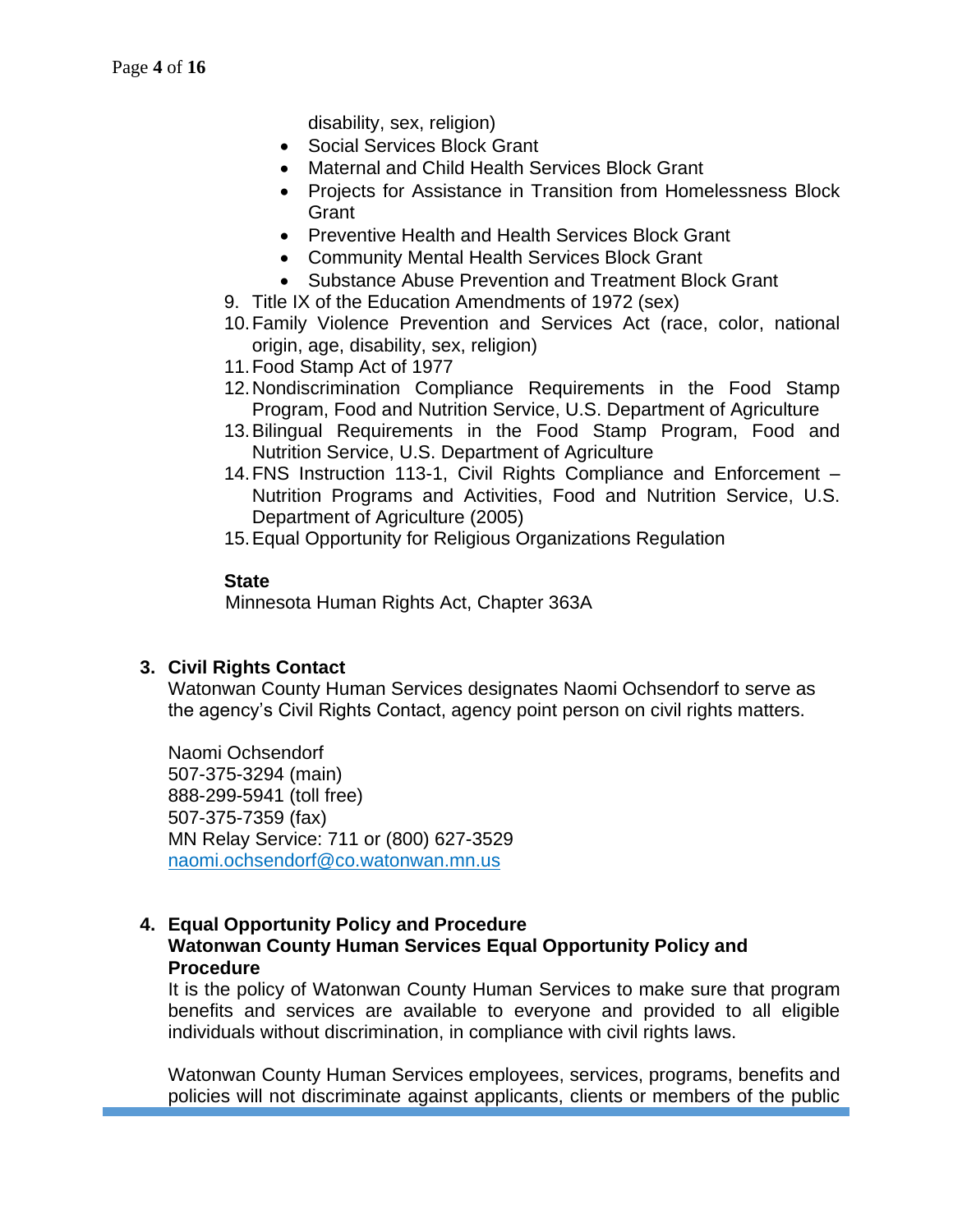because of race, color, national origin, sex, sexual orientation, age, creed, religion, political beliefs, disability or public assistance status. "Sex" includes sex stereotypes and gender identity under any medical or health program receiving federal financial assistance, such as Medical Assistance, CHIP programs, health clinics, insurance companies and state health insurance exchanges.

This policy covers Watonwan County Human Services s full range of services, programs and benefits, including, but not limited to, access to information about services, eligibility determinations and intake, admission procedures and treatment. The policy applies to the agencies and providers receiving federal and state funds under contracts, licenses and other arrangements with Watonwan County Human Services. The Minnesota Human Rights Act also applies to the work of Watonwan County Human Services and those agencies carrying out its programs.

#### **Program Accessibility for People with Disabilities**

Watonwan County Human Services and all of its services, programs and benefits, are accessible to and usable by people with disabilities, including people with hearing loss, low vision and other sensory disabilities.

To avoid disability discrimination, Watonwan County Human Services will:

- Notify the public about rights and protections for people with disabilities under the Americans with Disabilities Act
- Designate an ADA Contact and maintain a complaint procedure
- Make sure that its buildings are physically accessible for people with disabilities
- Assist individuals with disabilities to apply and qualify for benefits based on their eligibility
- Provide appropriate auxiliary aids and services, including accessible formats, to ensure effective communication with people with disabilities
- Provide services, programs and benefits that are accessible to and usable by qualified people with disabilities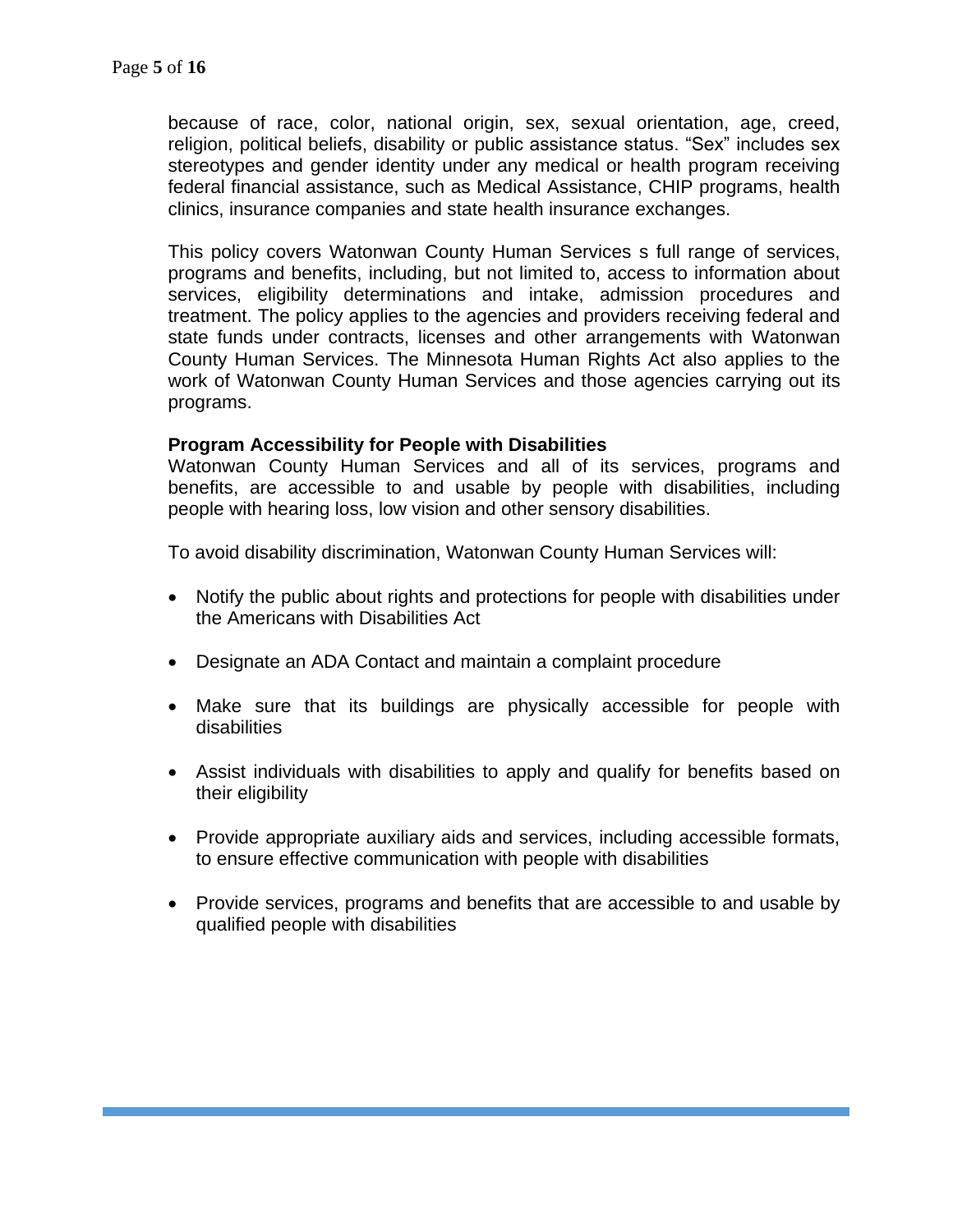#### **Physical access includes:**

- Convenient off-street parking designated specifically for people with disabilities
- Curb cuts and ramps between parking areas and the Watonwan County Human Services building

#### **Reasonable Modifications to Policies, Procedures or Practices**

Watonwan County Human Services will make reasonable modifications to its policies, procedures or practices when necessary to avoid discrimination on the basis of disability, unless Watonwan County Human Services can demonstrate that making the modifications would fundamentally alter the nature of the services, programs or benefits.

#### **Effective Communication and Auxiliary Aids and Services**

Watonwan County Human Services will take appropriate steps to ensure that communications with people with disabilities and companions with disabilities are as effective as communications with others. To ensure effective communications, Watonwan County Human Services will provide appropriate auxiliary aids and services, including accessible formats, so that people with disabilities can receive services, programs and benefits and participate in them in the same way as people without disabilities. Auxiliary aids and services include qualified readers, writers and interpreters who convey information effectively, accurately and impartially using any necessary specialized vocabulary.

To determine what types of auxiliary aids or services are necessary, Watonwan County Human Services will give primary consideration to the requests of people with disabilities. Watonwan County Human Services will honor the choice of the person requesting the auxiliary aid or service unless it would fundamentally alter the nature of the service, program or benefit or cause an undue administrative or financial burden. If this happens, Watonwan County Human Services will find another equally effective auxiliary aid or service.

#### 5. **Complaint Resolution Procedure**

#### **Watonwan County Human Services Civil Rights Complaint Procedure**

You have the right to equal access to services, if you are an applicant, client or member of the public trying to gain access to human services program information or benefits. Watonwan County Human Services has a civil rights complaint procedure that provides prompt and thorough resolution of civil rights complaints.

Civil rights complaints allege discrimination. You have a right to file a civil rights complaint if you believe you have been discriminated against because of your race, color, national origin, sex, sexual orientation, age, creed, religion, political beliefs, disability or public assistance status. *Sex* includes sex stereotypes and gender identity discrimination that occurs in medical or health programs and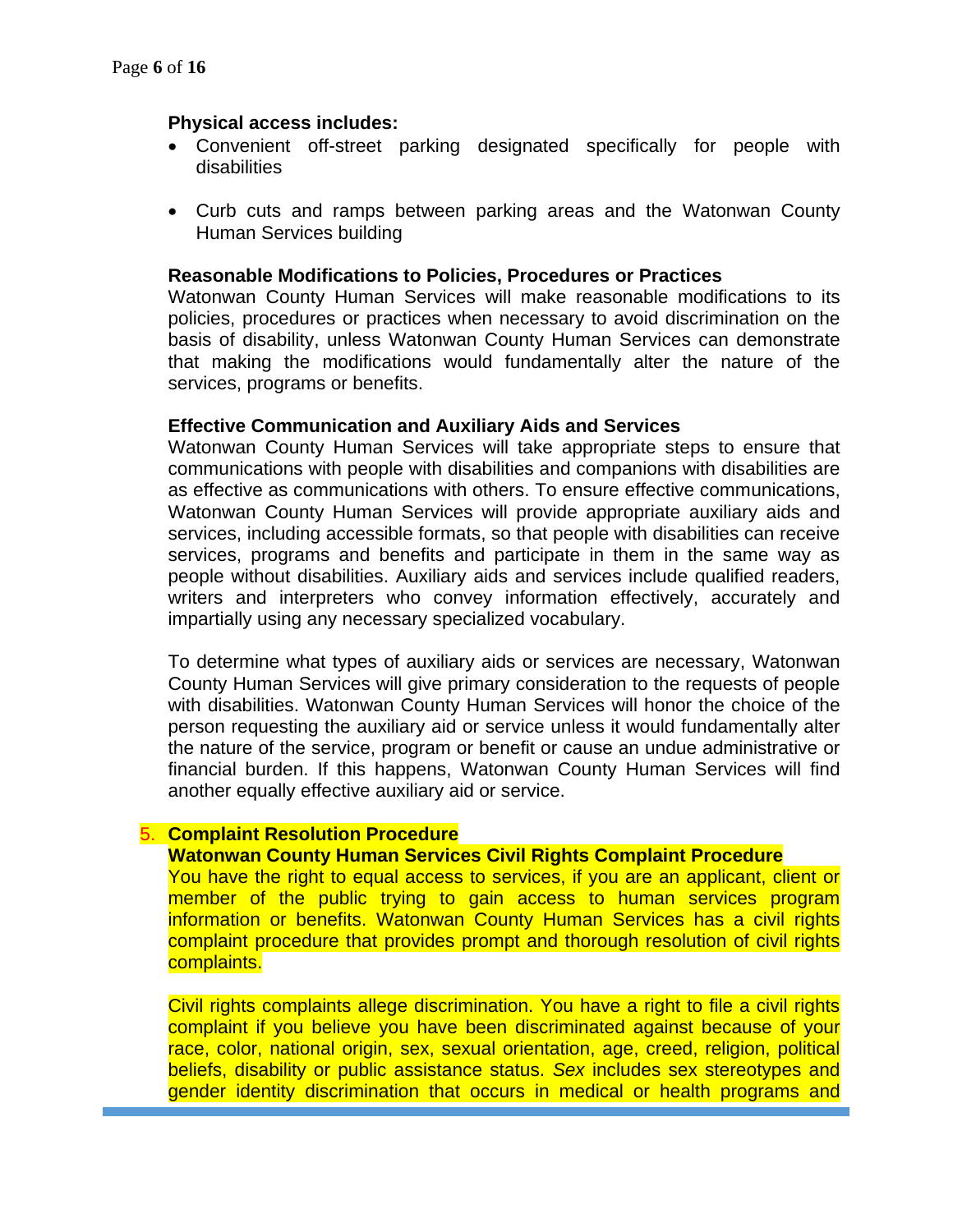clinics receiving federal financial assistance, such as Medical Assistance, MNCare, CHIP programs, insurance companies and state health insurance exchanges.

It is against the law for anyone who works for Watonwan County Human Services to retaliate against a person who files a complaint or who cooperates in the investigation of a civil rights complaint.

Watonwan County Human Services will refer all civil rights complaints to the Minnesota Department of Human Services (DHS). Complaints must be in writing unless you need special help. Contact our office or contact DHS directly through its Civil Rights Coordinator to get the complaint forms.

Watonwan County Human Services 715 2<sup>nd</sup> Ave South St. James MN 56081 507-375-3294 (main) 888-299-5941 (toll free) 507-375-7359 (fax) MN Relay Service: 711 or (800) 627-3529

**Or Contact:** 

DHS Civil Rights Coordinator Minnesota Department of Human Services **Office of Equal Opportunity** PO Box 64997 St. Paul MN 55164-0997 651-433-3040 (Voice) or use your preferred relay service  $651 - 431 - 7444$  (fax)

You also have the right to file a discrimination complaint directly with the Minnesota Department of Human Rights, and the federal agencies that operate the benefits programs.

The **Minnesota Department of Human Services Rights** prohibits discrimination in public services programs because of race, color, national origin, creed, religion, disability, sex, sexual orientation, or public assistance status. Contact the agency directly:

> MN Department of Human Rights Freeman Building, 625 N Robert St St. Paul MN 55155 Voice: 651-539-110 Toll Free: 800-657-3704 MN Relay: 711 or 800-627-3529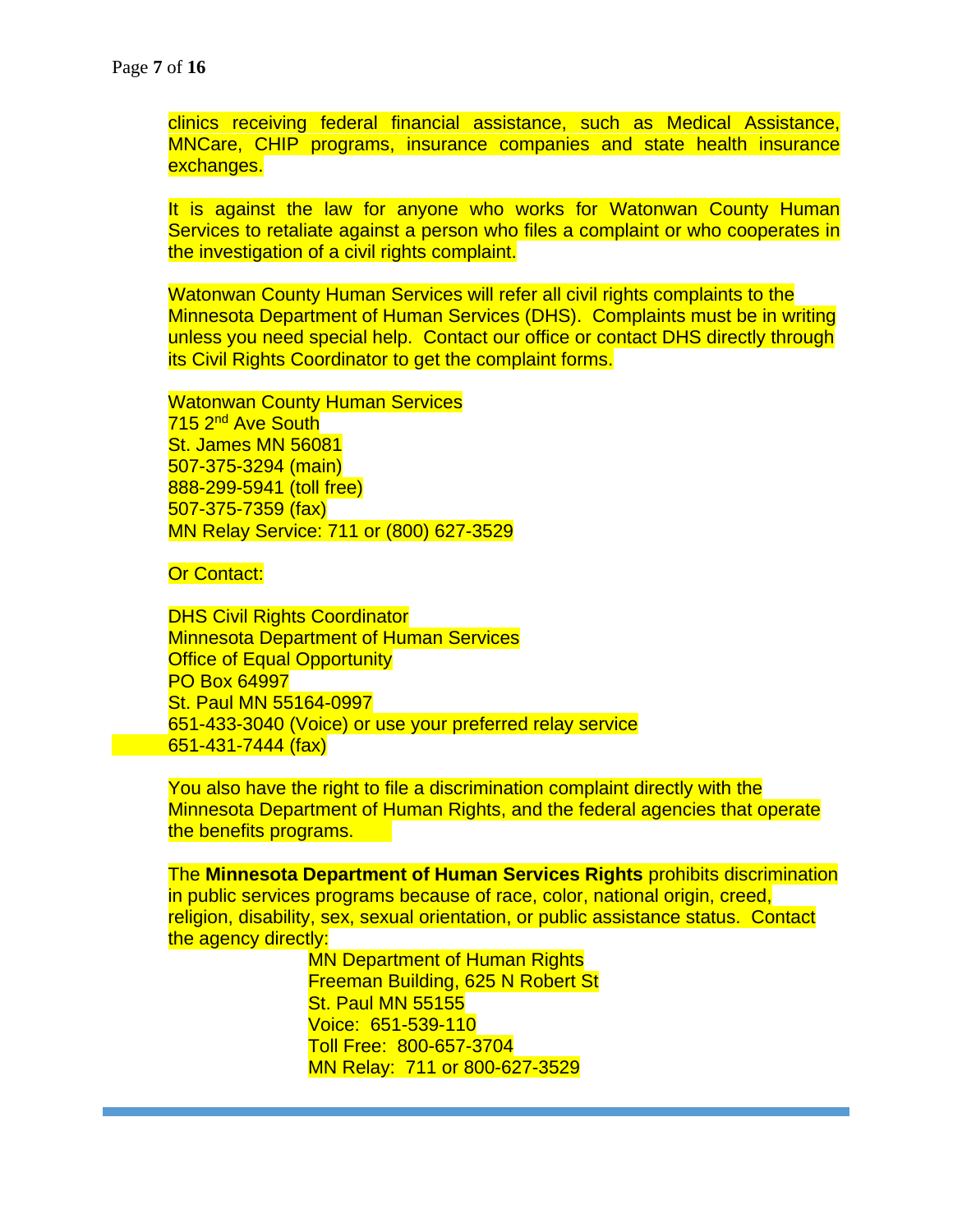The **U.S. Department of Health and Human Services' Office of Civil Rights** prohibits discrimination in its programs because of race, color, national origin, age, disability, religion and sex (including sex stereotypes and gender identity under any health program or activity receiving federal financial assistance). Contact the agency directly:

US Department of Health and Human Services Office of Civil Rights Region *V*  233 N. Michigan Avenue Suite 240 Chicago, IL 60601 (312) 886-2359 (Voice) 800-368-1019 (toll free) (312) 537-7697 (TTY)

In accordance with Federal civil rights law and **U.S. Department of Agriculture (USDA)** civil rights regulations and policies, the USDA, its Agencies, offices, and employees, and institutions participating in or administering USDA programs are prohibited from discrimination based on race, color, national origin, sex, religious creed, disability, age, political beliefs, or reprisal or retaliation for prior civil rights activity in any program or activity conducted or funded by USDA.

Persons with disabilities who require alternative means of communication for program information (e.g. Braille, large print, audiotape, American Sign Language, etc.), should contact the Agency (State or local) where they applied for benefits. Individual s who are deaf, hard of hearing or have speech disabilities may contact USDA through the Federal Relay Services at (800)-877-8339. Additionally, program information may be made available in languages other than English.

To file a program complaint of discrimination, complete the USDA Program Discrimination Complaint Form. (AD-3027) found online at [http://www.ascr.usda.gov/complaint\\_filing\\_cust.html,](http://www.ascr.usda.gov/complaint_filing_cust.html) and at any USDA office or write a letter addressed to USDA and provide in the letter al the information requested in the form. To request a copy of the complaint form, call 866-632-9992. Submit your completed form or letter to USDA at:

US Department of Agriculture **Office of the Assistant Secretary for Civil Rights** 1400 Independence Ave SW Washington DC 20250-9410 Fax: 202-690-7442 Email: [program.intake@usda.gov](mailto:program.intake@usda.gov)

This institute is an equal opportunity provider.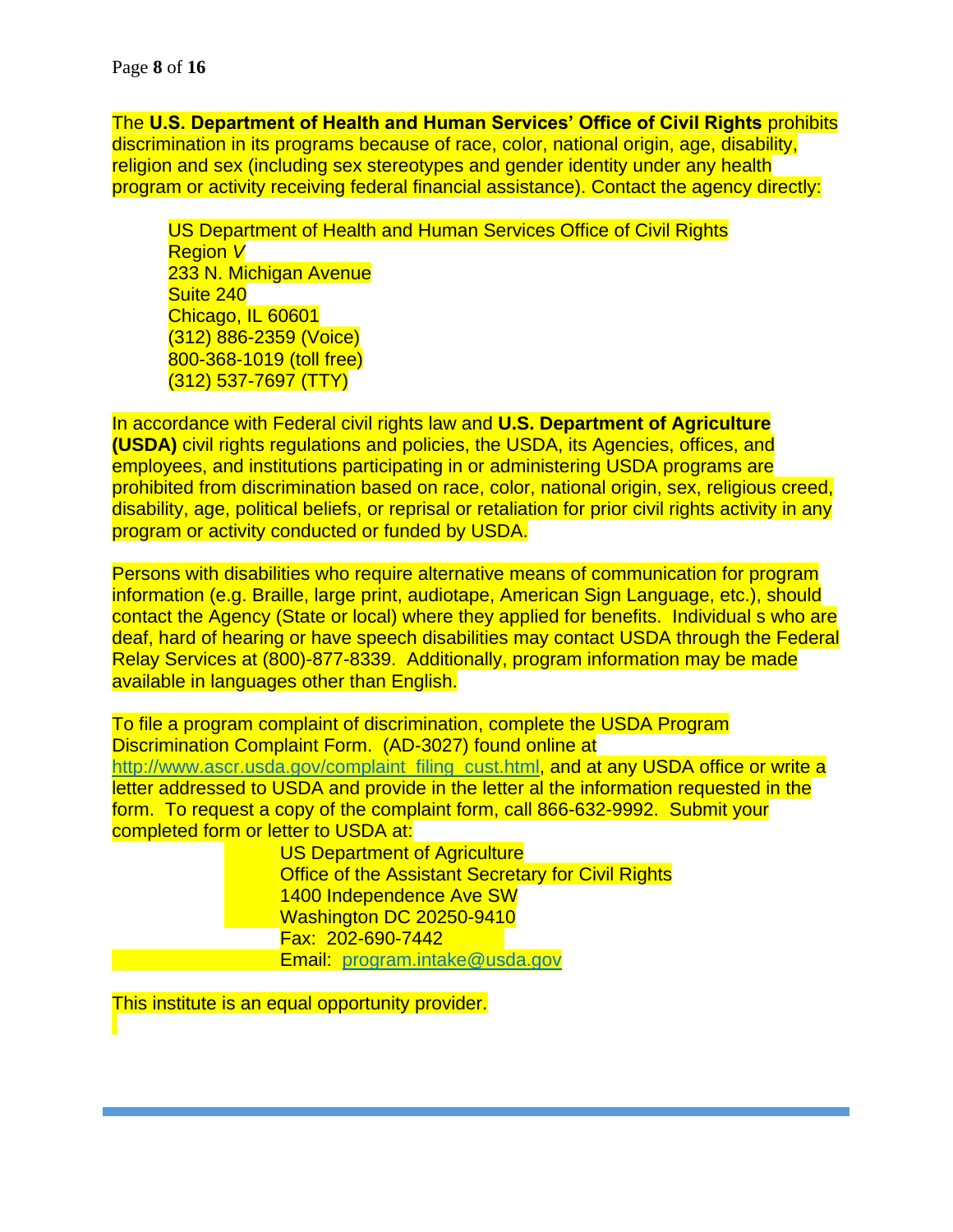Watonwan County Human Services will refer all SNAP civil rights complaints to DHS or the USDA regional office in Chicago as soon as possible after received.

#### **6. Disability Compliance**

**a. Disability Law and Standard of Access for State and Local Government Services**

**Section 504 of the Rehabilitation Act of 1973** protects qualified individuals with disabilities from discrimination based on their disability in federally funded programs and services.

**Title II of the Americans with Disabilities Act of 1990** (Title II of the ADA) protects qualified individuals with disabilities from discrimination on the basis of their disability when the discrimination occurs in state or local government services. An agency does not have to receive federal financial assistance to be required to comply with Title II of the ADA. An agency just has to be a state or local government entity.

County human services agencies must ensure that people with disabilities are able to use their programs and services. Disability laws set out an equal access standard for providing services. This means that individuals with disabilities are entitled to equal access to human services programs; the same standard of access that applies to people without disabilities.

A public agency must reasonably modify its policies, procedures and practices to avoid discrimination. A public agency must also take appropriate steps to ensure that its communications with individuals with disabilities are as effective as communications with others.

#### **b. ADA Contact**

Watonwan County Human Services has designated an ADA Contact person to serve as its point person on disability matters raised by applicants, clients and members of the public. ADA Contact information is located on the cover page of this CCRP.

Naomi Ochsendorf 507-375-3294 (main) MN Relay Service: 711 or (800) 627-3529) 507-375-7359 (fax) [Naomi.ochsendorf@co.watonwan.mn.us](mailto:Naomi.ochsendorf@co.watonwan.mn.us)

#### **c. Disability Complaints**

People filing disability complaints will use Watonwan County Human Services 's civil rights complaint procedure.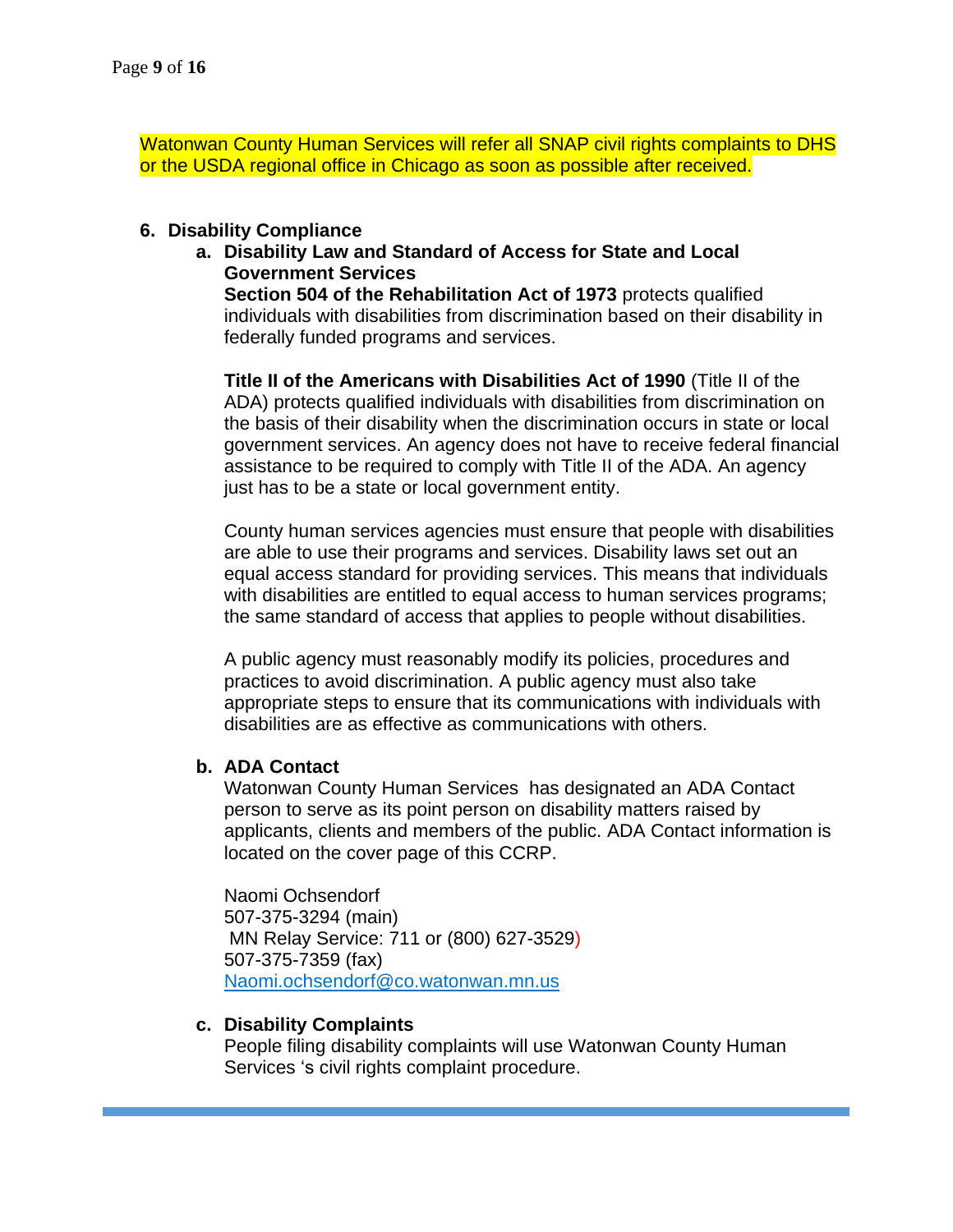#### **d. ADA Notice Document**

Watonwan County Human Services will use the DHS brochure: *Do you have a disability* (DHS-4133-ENG) as its ADA notice document. This notice document informs applicants, clients and members of the public that Watonwan County Human Services does not discriminate on the basis of disability. The notice document also gives information to the public about the rights of people with disabilities under the Americans with Disabilities Act.

Watonwan County Human Services has a copy of DHS brochure: *Do you have a disability* (DHS-4133-ENG) posted in the lobby.

A copy of the DHS brochure: *Do you have a disability* (DHS-4133-ENG) is located in the Appendix; Attachment A.

#### **e. Disability Policy Prohibiting Discrimination**

The **Watonwan County Human Services** Equal Opportunity Policy and Procedure includes provisions which prohibit disability discrimination in human services programs. This policy is located in the agency lobby.

#### **7. Limited English Proficiency Plan**

#### **1.Assessment**

**Needs Assessment** - WCHS will on at least an annual basis make a needs assessment of the unique language needs within Watonwan *County.* The County will utilize County-specific data from the Department of Human Services to assist in completing the assessment. The following non-English language has been identified as being the most likely to be encountered in Watonwan County: **Spanish**.

**Case Finding -** Specific language needs of each applicant with LEP will occur at the time of intake or application. This will primarily be done by reviewing the language preference questions on the Health Care Application (HCAPP) and the Combined Application Form (CAF). Language preferences will be entered into the applicant=s primary language field in the MAXIS system. If an interpreter is needed, it also will be entered in the MAXIS system. If the main receptionist or intake worker suspects that the applicant is a person with LEP, the worker will present the LEP person with a card that lists the seven major languages in order to determine which language is involved, if any. It is expected that reasonable efforts will be made by WCHS to provide same-day interpreter services.

**Points of Contact -** The greatest likelihood of need for interpreter services will be at the point of intake - at the time of an emergency or application for financial assistance. The principal point of contact will most likely be, therefore, in the office setting in St. James. The most appropriate form of interpreter services will likely be language assistance in completion of an application for financial assistance or health care. The other point of contact may involve field-based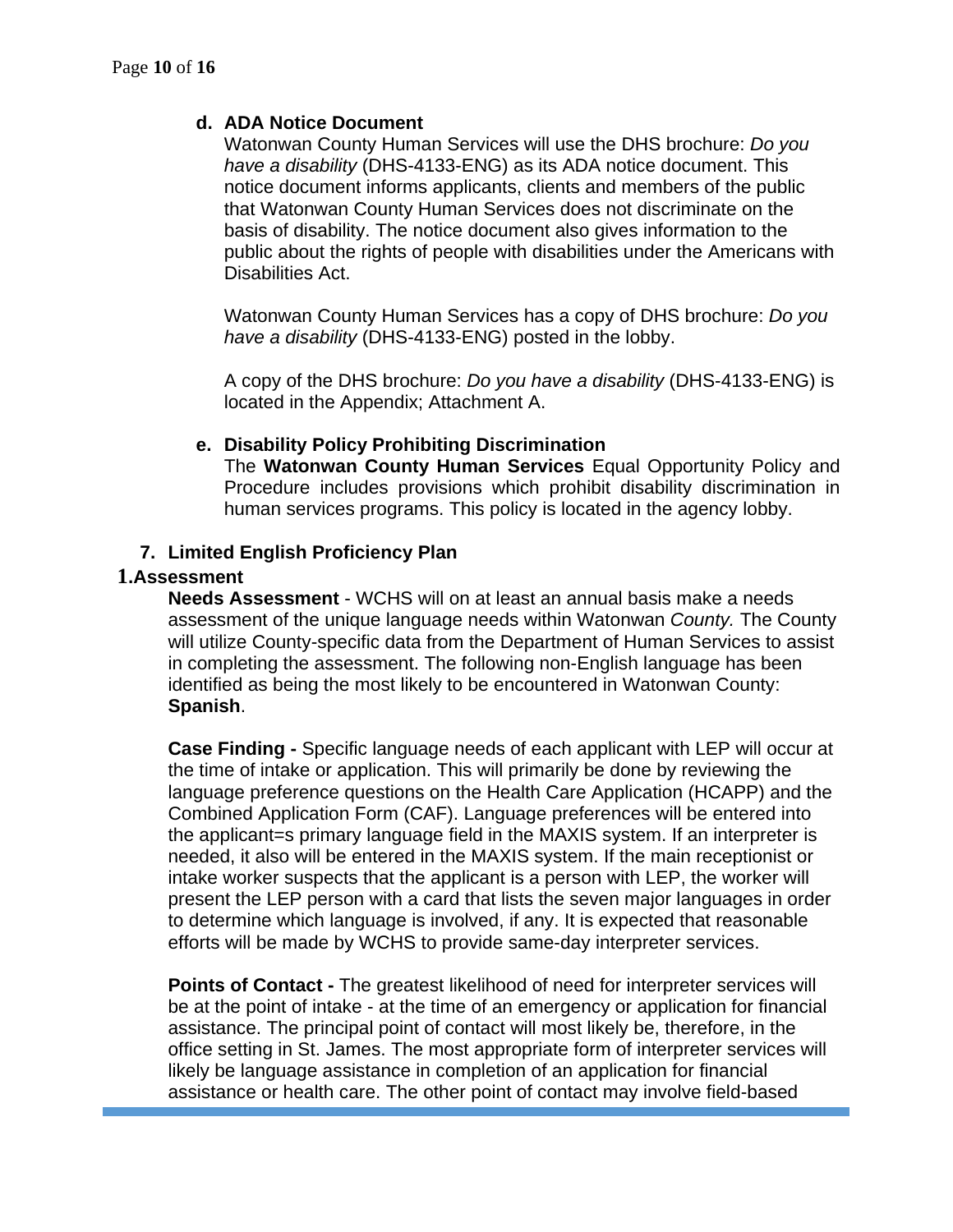contact when conducting child protection assessments. These contacts will typically take place in the home of the child's caretaker or parent.

**Resources Needed -** WCHS will utilize its existing interpreter list for Spanish interpreter services. Additionally, WCHS will formally entertain a formal linkage with Language Line Services (1-800-752-0093) for Spanish and other languages involved with Language Lines Services Atier system. When feasible, on-site interpreter services will be made available and would be the first preference.

**Timely Access –** Interpreters are available during customary business hours, Monday through Friday, 8:00AM to 4:30PM. Language Line Services are available 24x7. Contact with either entity will be made by phone. When on-site interpreter services are to be used, it will be necessary to schedule appointments at mutually convenient times - for the client and the interpreter.

#### **2. Policies and Procedures**

**Agency Commitment -** WCHS is committed to the spirit of the Civil Rights Act of 1964. It recognizes the importance of providing meaningful access to all persons, including persons with LEP, to the various programs operated under Watonwan County Human Services. WCHS has, by prior action, adopted a policy statement entitled Civil Rights Compliance Requirements effective 1-1-95

**Range of Oral Language** *Assistance* **-** There will be limited oral language assistance on site in WCHS from current employees. With Spanish being identified as the primary non-English language in Watonwan County, use of interpreter services *is* seen as encompassing close to 100% of the LEP needs of WCHS. Subsidiary use of Language Line Services for Spanish and all other non-English language will take place as necessary. *WCHS* will take advantage of brief notice of rights to language services documents for persons with LEP, as the Department of Human Services makes them available.

**Uncommon Languages -** There may be circumstances when customers present for services who use a language other than that most commonly used in Watonwan County. The receptionist will refer all such *cases* to the Financial Services Supervisor, Social Service Supervisor or Director. This person will be responsible for trying to determine what the customer's language or country of origin. Once determined, contact will be made with an appropriate Language Line Services interpreter in the customary manner.

**Affirmative Action -** The WCHS employee handling the case will inform either the customer or the interpreter once it has been determined that interpreter services are needed, that there is no charge or fee for the service. This will be communicated in verbal form. At no time in the service delivery process will the customer incur any costs associated with LEP-directed interpreter services.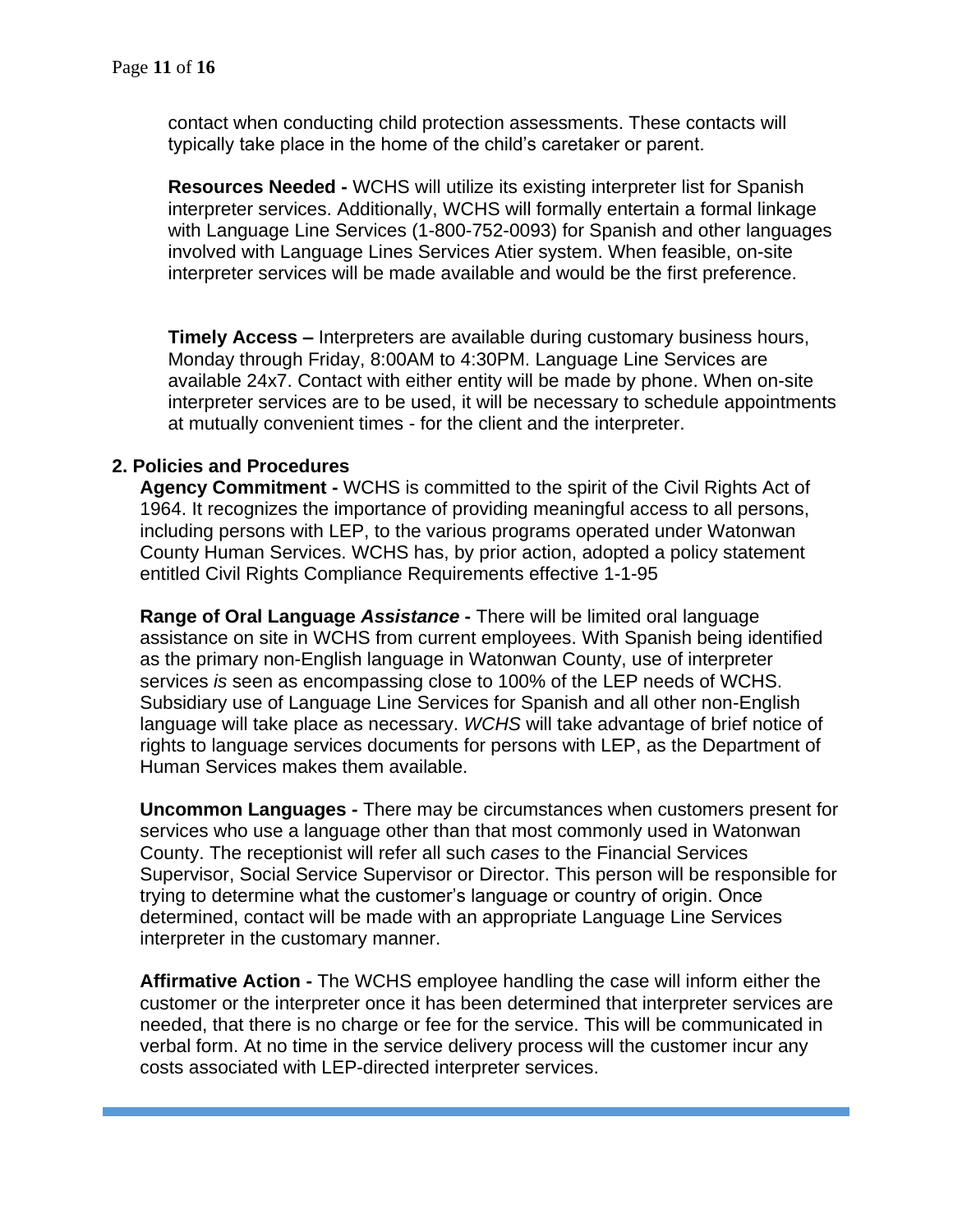**Use of Family and Friends -** Use of family or friends, as interpreters are not the preferred method of providing interpreter services. But when the intake worker has determined that it is not feasible to use formalized interpreter services, a consultation will be made with that worker's immediate Supervisor or Director. Alternative methods of customer service will need to be discussed. If the worker has determined that a family member, friend or other responsible party can adequately perform the interpreter service, approval may be given. The worker needs to feel confident that the client's data privacy rights will be protected and that the quality of the interpreter services to be provided by the family member or friend will be acceptable. The worker will need to document in the case file the extenuating circumstances for use of family or friends, particularly that the family was offered other interpreter services and that the client insisted that a family member or friend be used. Under no circumstances may minor children be used for interpreter services.

**Competency Standards for Interpreters -** Any interpreter used for LEP services must be bi-lingual: fluent in English and fluent in the language of the customer needing the service. When using well-recognized interpreter services provided from a recognized agency - such as the Language Line Services, competency is presumed. When using family, friends or significant others, the intake worker must make a judgment as to the competency of the proposed interpreter. A certification as an interpreter is not a pre-requisite.

**Dissemination of the Plan -** Copies of the Plan will be provided to the following: all WCHS employees who have direct customer contact, area Legal Aid office. A copy of the main public announcement, MS—1659, will be prominently displayed in the WCHS central reception area.

**Services To Illiterate -** When confronted with a situation in which the customer is illiterate - cannot read or write in his or her native language - it is incumbent that WCHS find a suitable interpreter, one who can assist the person in completion of necessary forms, documents and the like. The WCHS intake worker needs to make the determination, in conjunction with the interpreter, about the customer's literacy skills. The clear choice in dealing with cases of illiteracy will be to have an on-site interpreter. It may be necessary to schedule interviews when face-to-face interpreter services can be provided. Use of the ITV, faxing of forms, and over-the-phone services may be required on a case-by-case basis.

**Emergency Situations -** When a determination has been made that an emergency exists and LEP considerations are identified as being present, WCHS may waive all proscriptions in order to insure that necessary emergency services are provided. Extraordinary efforts need to be put forth before circumvention of non-emergency procedures is followed. Consultation with a Supervisor or the Director is necessary before such action is taken.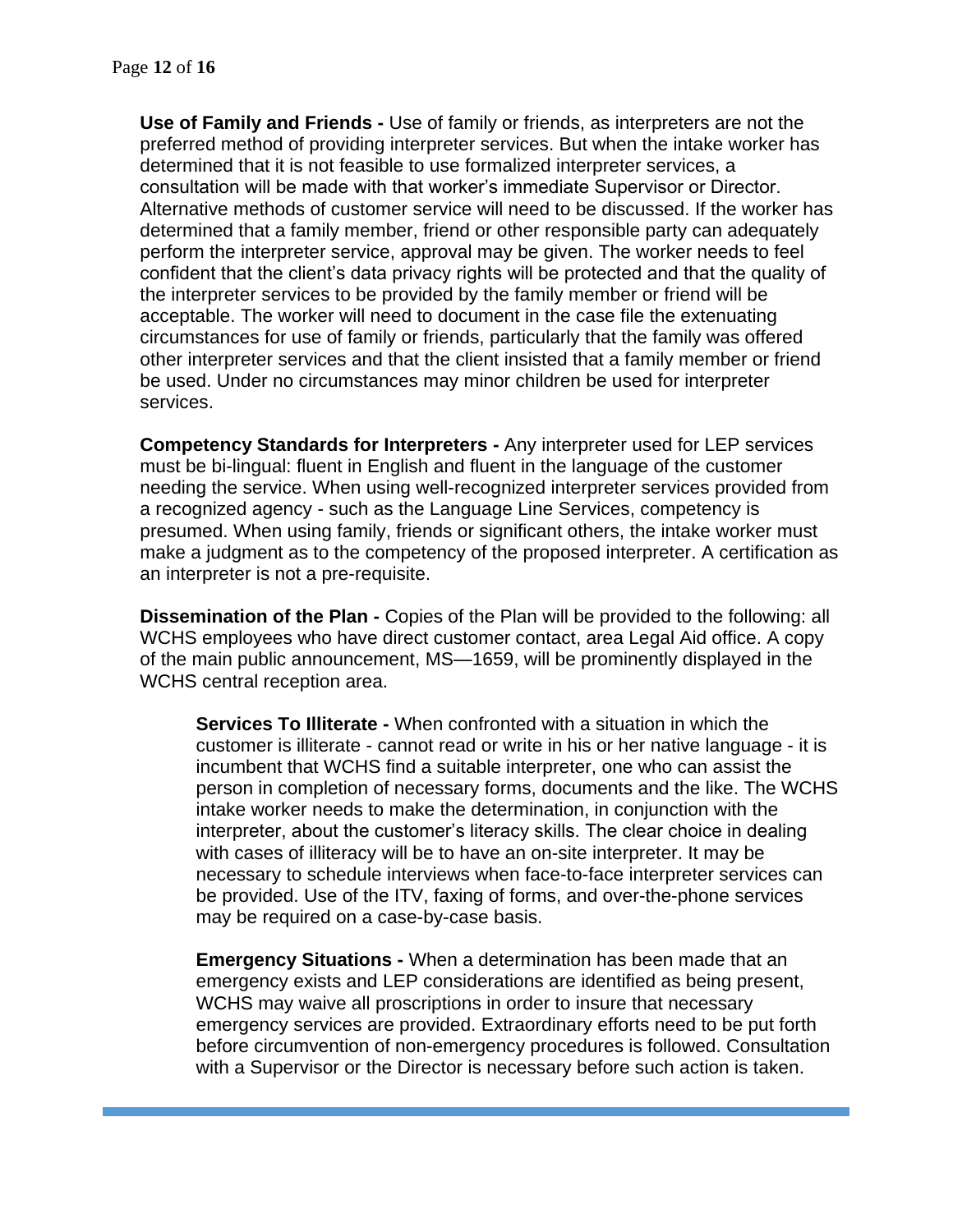*Accesses to Interpreters - Under no circumstances will* WCHS indicate either verbally or in writing - that any applicant or client in need of LEP services will be charged for interpreter or translation services. All such services shall be at no expense to the applicant or client. Such services will be provided during all normal business hours and when necessary, during non-business hours when an emergency has been determined to exist.

**Notice of Service Availability -** LEP clientele will be informed of the availability of free interpreter and translation services at the point when it appears that the customer is not able to communicate in English. Notice of service availability will come from the MS-1659 document in the central reception area, Distribution of the Plan to various parties cited above will help in putting those entities on notice that interpreter and translation services are available on a timely basis and free of charge. Use of material that has been translated into Spanish will be used immediately when it has been determined that the person presenting for service is not able to understand English. The Department of Human Services has translated many forms into multiple languages; WCHS will access these forms as necessary. Access to the department's website at www.dhs.state.mn.us/forms will be made. Additionally, translated income maintenance forms located in TEMP Manual 12.01.13 will be accessed as needed.

**County-Produced Materials -** WCHS will rely on the state- produced documents as the primary source of translated materials. Downloading of documents from the DHS web page will also be used as necessary. WCHS will follow DHS's translation numerical guidelines as required.

**Complaint Resolution Protocol -** Any adverse action taken by WCHS with which an applicant or recipient disagrees is subject to complaint. WCHS has a formal complaint process that can be utilized to try to resolve any dispute. In the absence of local resolution, the person making the complaint will be informed in a language understandable to the complainant, of the process to follow in making a complaint to DHS or the Office of Civil Rights. The complaint procedure will conform in all respects to the WCHS procedure included in Civil Rights Compliance Requirements. Appropriate use of interpreter services or Language Line Services to facilitate the dispute resolution process will take place. All such complaints can be made to any of the parties listed at the top of this.

**Posting -** A copy of the WCHS LEP Plan is in the main lobby in a white binder.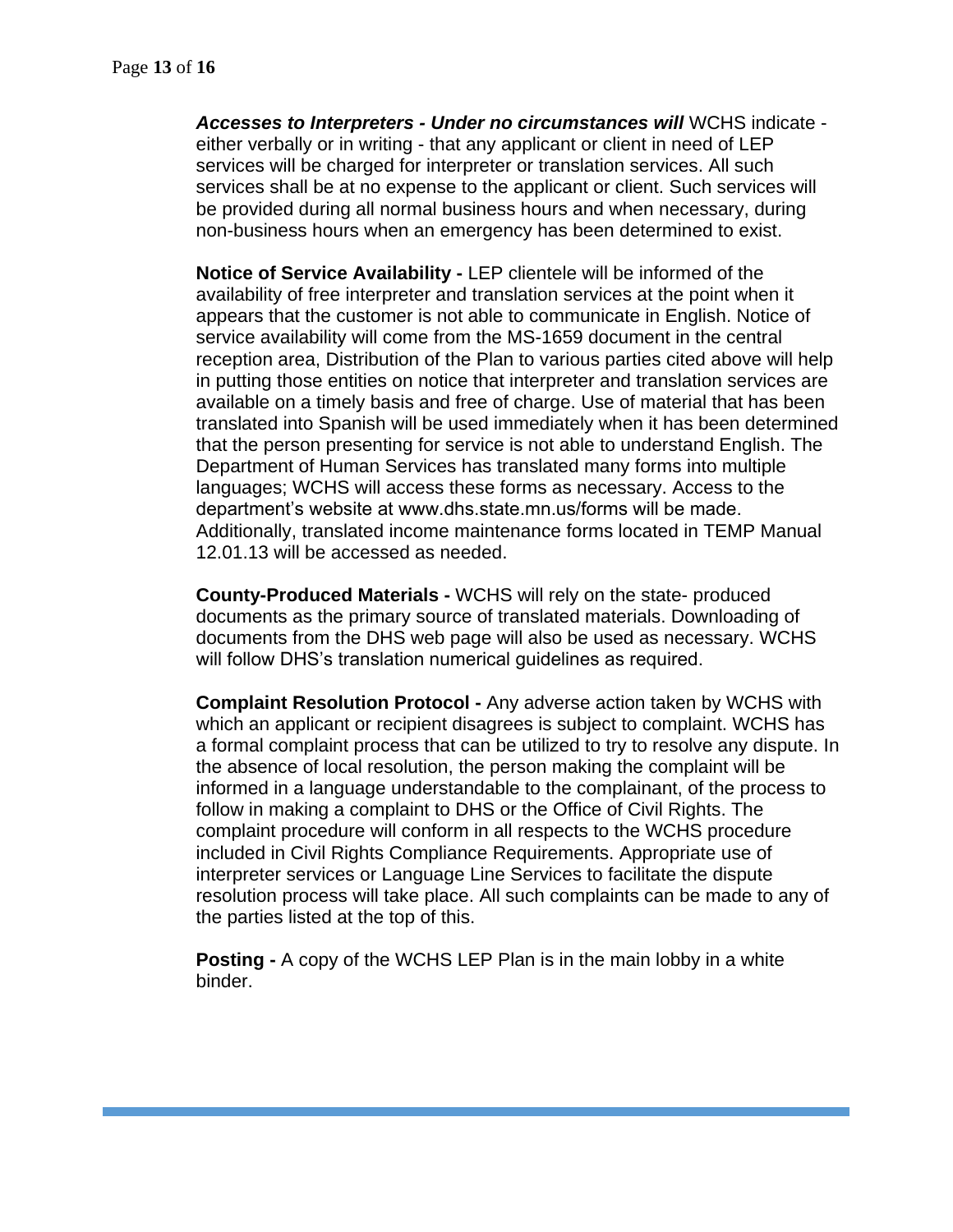## **8. Annual Civil Rights Training for the Supplemental Nutrition Assistance Program (SNAP)**

Watonwan County Human Services will conduct annual SNAP civil rights training for all staff who administer the SNAP program and all staff who have direct contact with the public, such as support staff, supervisors and managers. Watonwan County Human Services will use DHS' PowerPoint presentation to train staff, document the date of the training each year and document who attends the training.

## **9. Civil Rights Assurance of Compliance**

The Watonwan County Human Services director and county attorney representative have signed the *2016 Civil Rights Assurance of Compliance.* A copy is located in the Appendix; Attachment B.

#### **10.CCRP Administration**

Watonwan County Human Services will:

- Post a copy of its CCRP in the agency lobby where members of the public can review it and in the employee break room where staff can review it
- Post the CCRP on the agency's public website
- Review the CCRP annually with ALL staff
- For the benefit of applicants, clients and members of the public, prominently post in the lobby a copy of the equal opportunity policy and procedure that includes provisions prohibiting disability discrimination and a copy of its civil rights complaint procedure
- Post a copy of the DHS brochure: *Do you have a disability* (DHS-4133- ENG) in the lobby next to the reception desk
- Conduct annual SNAP civil rights training for all staff who administer the SNAP program and all staff who have direct contact with the public, including support staff, supervisors and managers. Watonwan County Human Services will document the date of the training each year and document who attends the training.

### 11.**Appendix**

- a. **Attachment A** DHS Brochure: *Do you have a disability*; DHS-4133-ENG
- b. **Attachment B** Signed Copy of the *2016 Civil Rights Assurance of Compliance*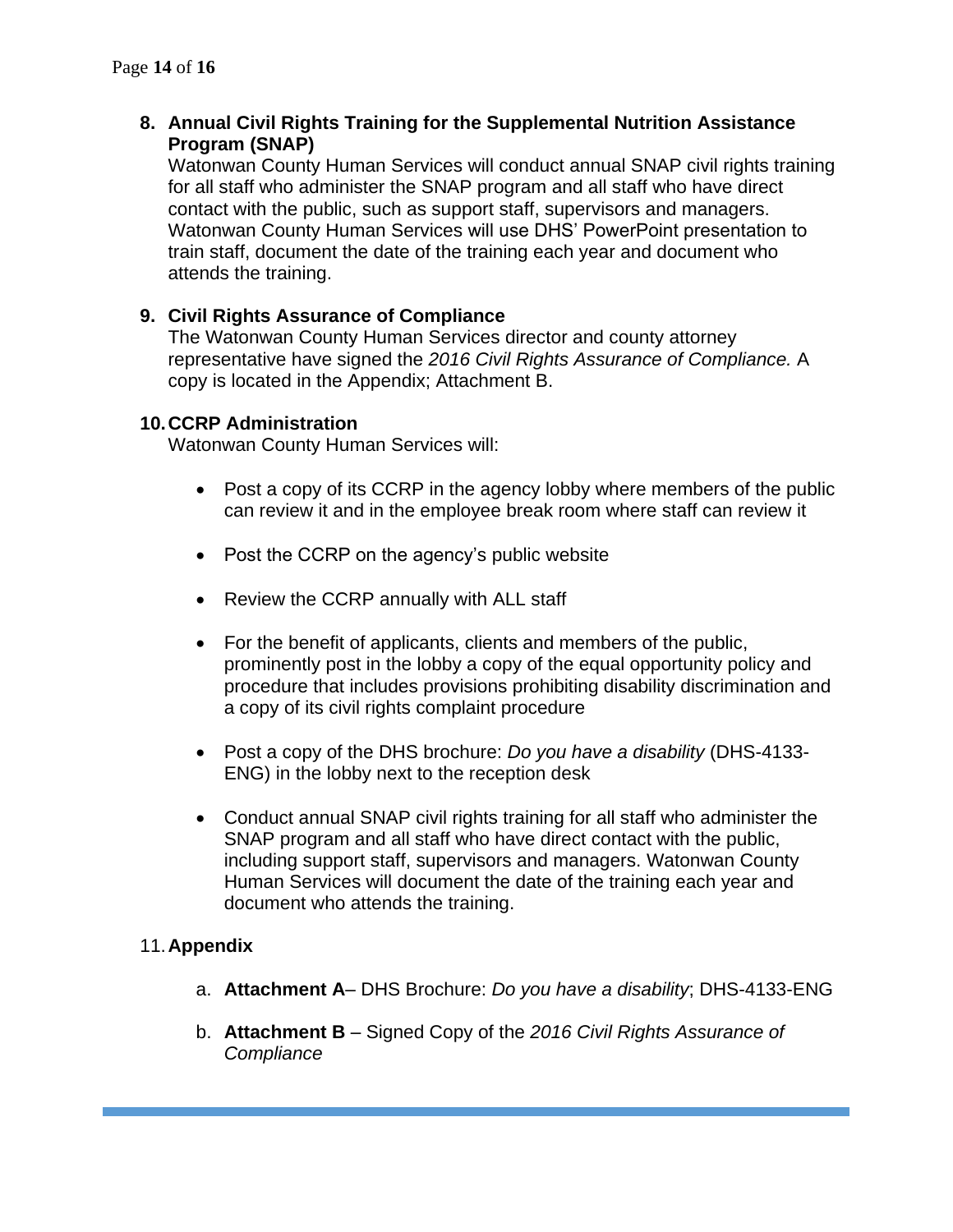## **Appendix B**

## **MINNESOTA DEPARTMENT OF HUMAN SERVICES CIVIL RIGHTS ASSURANCE AGREEMENT** NONDISCRIMINATION IN STATE AND FEDERALLY FINANCED PROGRAMS **WATONWAN COUNTY HUMAN SERVICES HEREAFTER CALLED THE "WCHS"**

WCHS provides this civil rights Assurance of Compliance (hereafter called the "Assurance") in consideration of and for the purpose of obtaining any and all federal financial assistance from the United States Departments of Health and Human Services and Agriculture. The WCHS agrees that compliance with this Assurance is a condition of continued receipt of federal financial assistance and that it is binding upon the WCHS directly or through contract, license, or other provider of services, as long as it receives federal or state financial assistance; and shall be submitted with the required Comprehensive Civil Rights Plan update.

## **WCHS ASSURES THAT IT WILL COMPLY WITH:**

1. Title VI of the Civil Rights Act of 1964 as amended, Department of Health and Human Services, Guidance to Federal Financial Assistance Recipients Regarding Title VI Prohibition Against National Origin Discrimination Affecting Limited English Proficient Persons; Age Discrimination Act of 1975, 42 U.S.C 6101, as amended; Section 504 of the Rehabilitation Act of 1973, as amended; Section 508 of the Rehabilitation Act of 1973, as amended; Title II of the Americans with Disabilities Act of 1990; Section 1557 of the Patient Protection and Affordable Care Act of 2010; Federal Block Grant Programs of the Omnibus Budget Reconciliation Act of 1981; as amended; Title IX of the Education Amendments of 1972, as amended, including the Nondiscrimination Compliance Requirements in the Food Stamp Program and the Bilingual Requirements in the Food Stamp Program; FNS Instruction 113-1, Civil Rights Compliance and Enforcement-Nutrition Programs and Activities, Food and Nutrition Services, U.S. Department of Agriculture (2005); and Interethnic Adoption Provisions of the Small Business Job Protection Act of 1996 (formerly Multiethnic Placement Act of 1994).

PURSUANT TO THE CIVIL RIGHTS PLAN for the Minnesota Department of Human Services, by accepting this Assurance, WCHS agrees to allow access, by authorized personnel of the Minnesota Department of Human Services and the United States Department of Health and Human Services and Agriculture, during normal working hours, to private and/or confidential data maintained by WCHS or other sub-recipient of federal financial assistance) to the extent necessary to conduct a full and complete investigation into any complaint of discrimination, including to compile data, maintain records and submit reports as required to determine compliance with the above mentioned laws, rules, and regulations. The Minnesota Department of Human Services agrees to comply with all